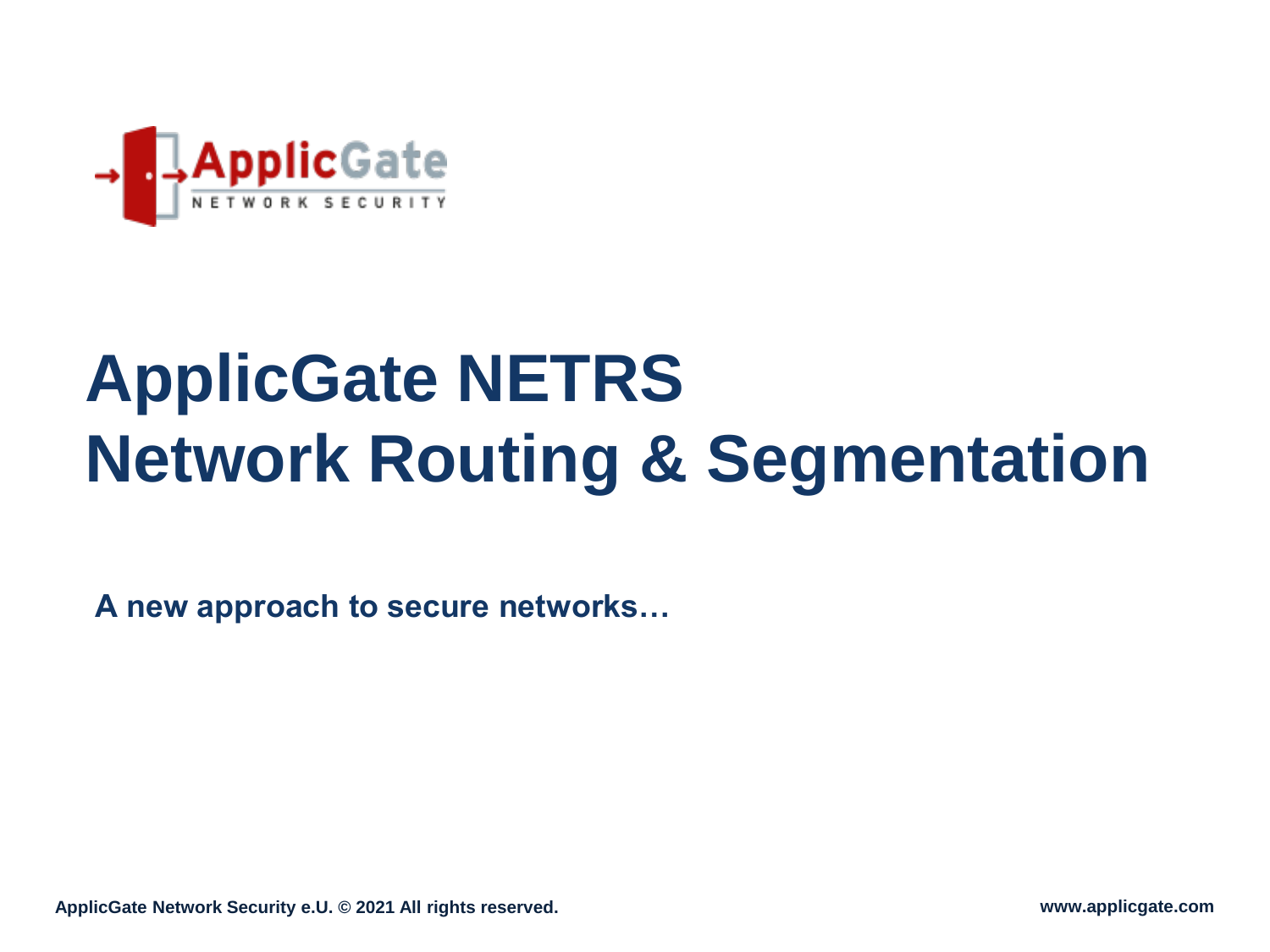# **ApplicGate NETRS Network Routing and Segmentation**





**ApplicGate Network Security e.U. © 2021 All rights reserved.**

Page 2 05.03.2021 05:03.2021 05:03.2021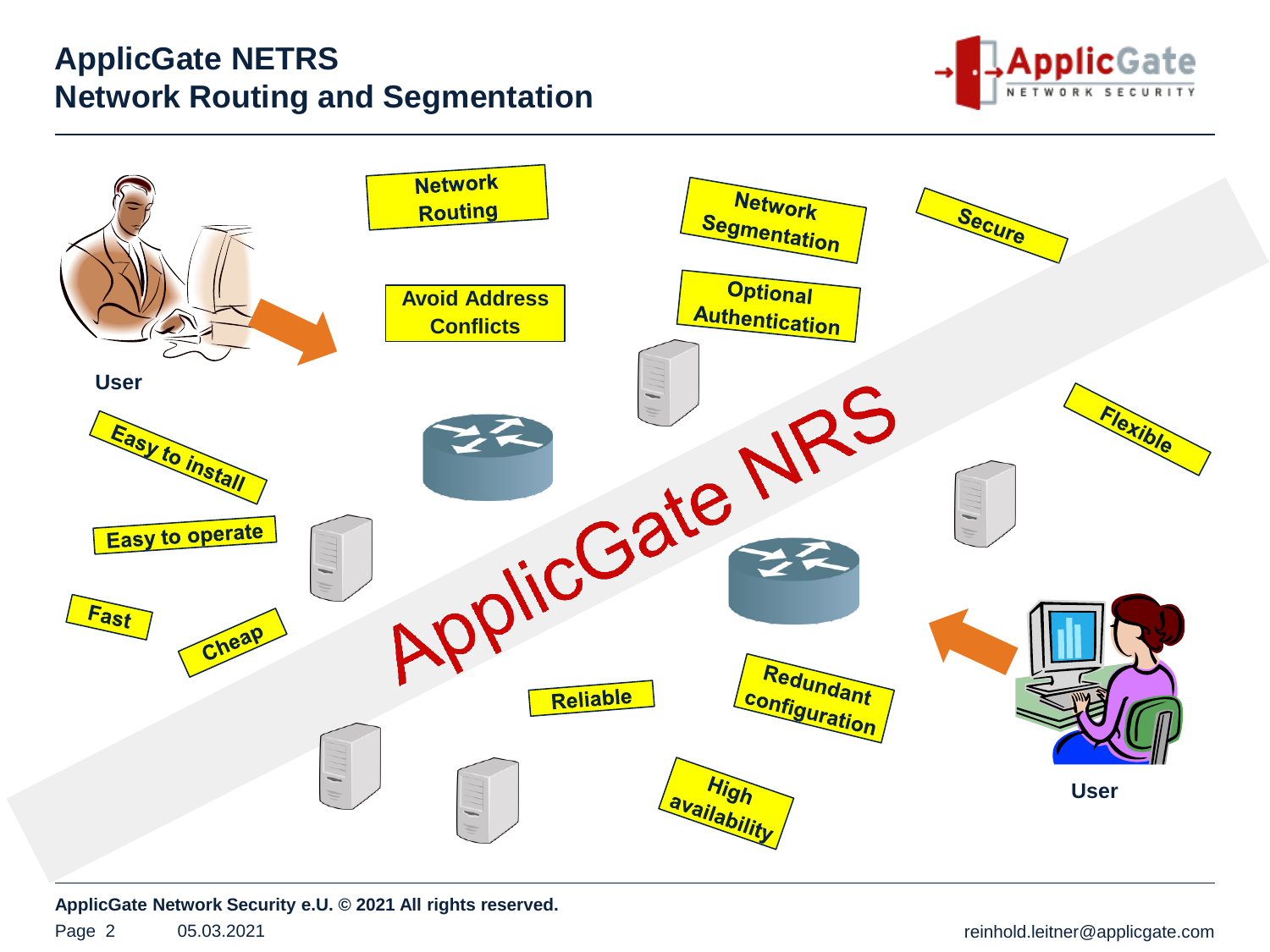## **ApplicGate NETRS - Overview**



| <b>Goals</b>         | <b>Network Segmentation</b><br>$\bullet$<br><b>Routing on Transport Layer</b><br>$\bullet$<br>No routing on Network Layer to avoid IP address conflicts<br>$\bullet$<br><b>Secure authentication</b><br>$\bullet$                                                                                                   |
|----------------------|---------------------------------------------------------------------------------------------------------------------------------------------------------------------------------------------------------------------------------------------------------------------------------------------------------------------|
| <b>Prerequisites</b> | Any Windows system (Windows 10, Windows Server)<br>with .NET 4.8 Framework or .NET 5 or higher<br>Any Linux system with .NET 5 or higher<br>$\bullet$                                                                                                                                                               |
| <b>Functions</b>     | Transparent routing of protocols based on TCP such as RDP,<br>CIFS, VNC, http(s)<br><b>Support of IPv4 and IPv6</b><br>$\bullet$<br>Optional secure authentication via smartcards, soft certificates<br>$\bullet$<br>or One-Time-Password (sent via email or SMS)<br>Integrated management and logging<br>$\bullet$ |

**ApplicGate Network Security e.U. © 2021 All rights reserved.**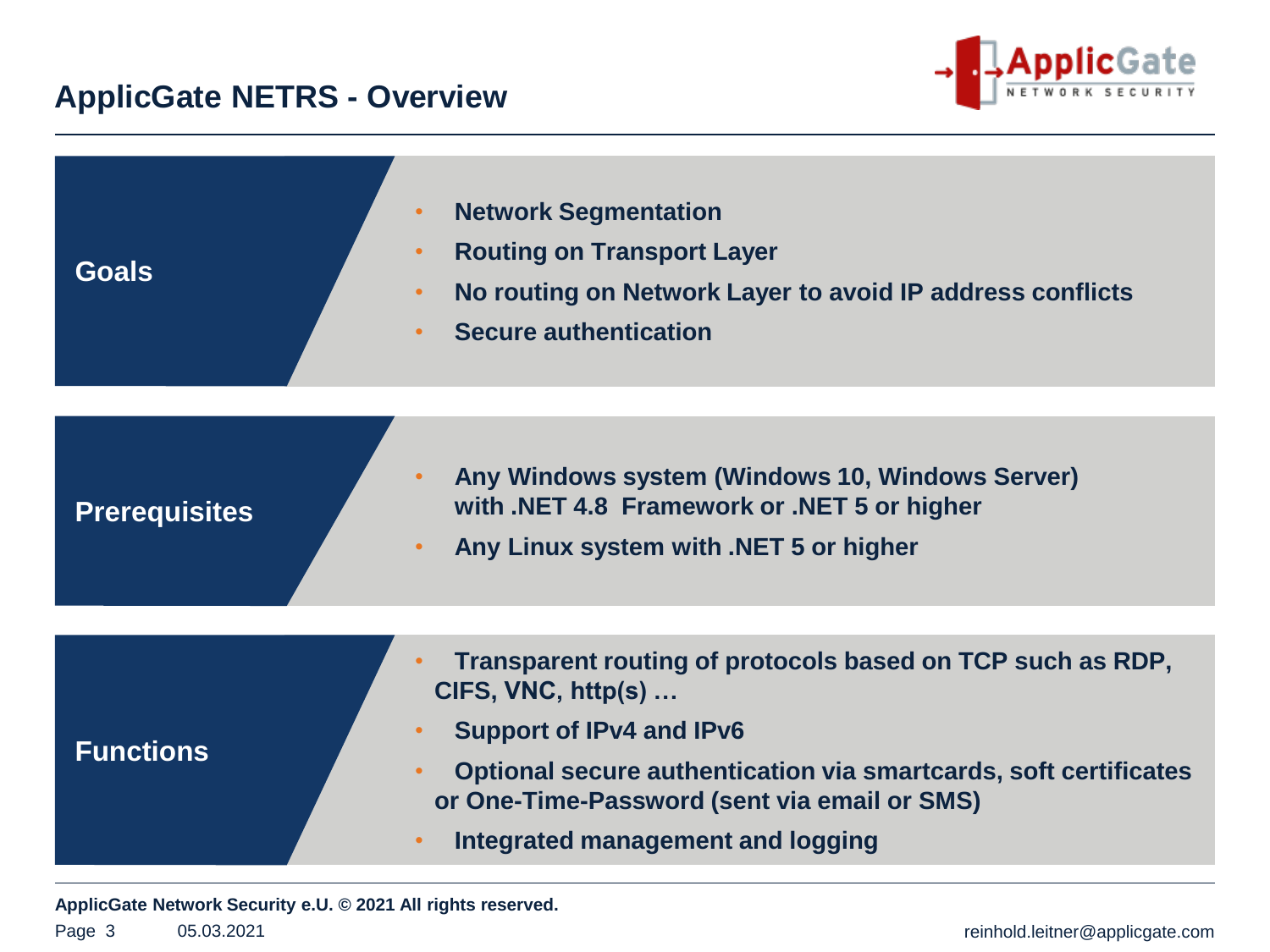



• **ApplicGate routes TCP/UDP connections according to the definitions within a local routing table**

- **As there are no direct connections on the network layer there cannot be any IP addressing conflicts, no IP address coordination necessary**
- **ApplicGate can route between IPv4 and IPv6 connections**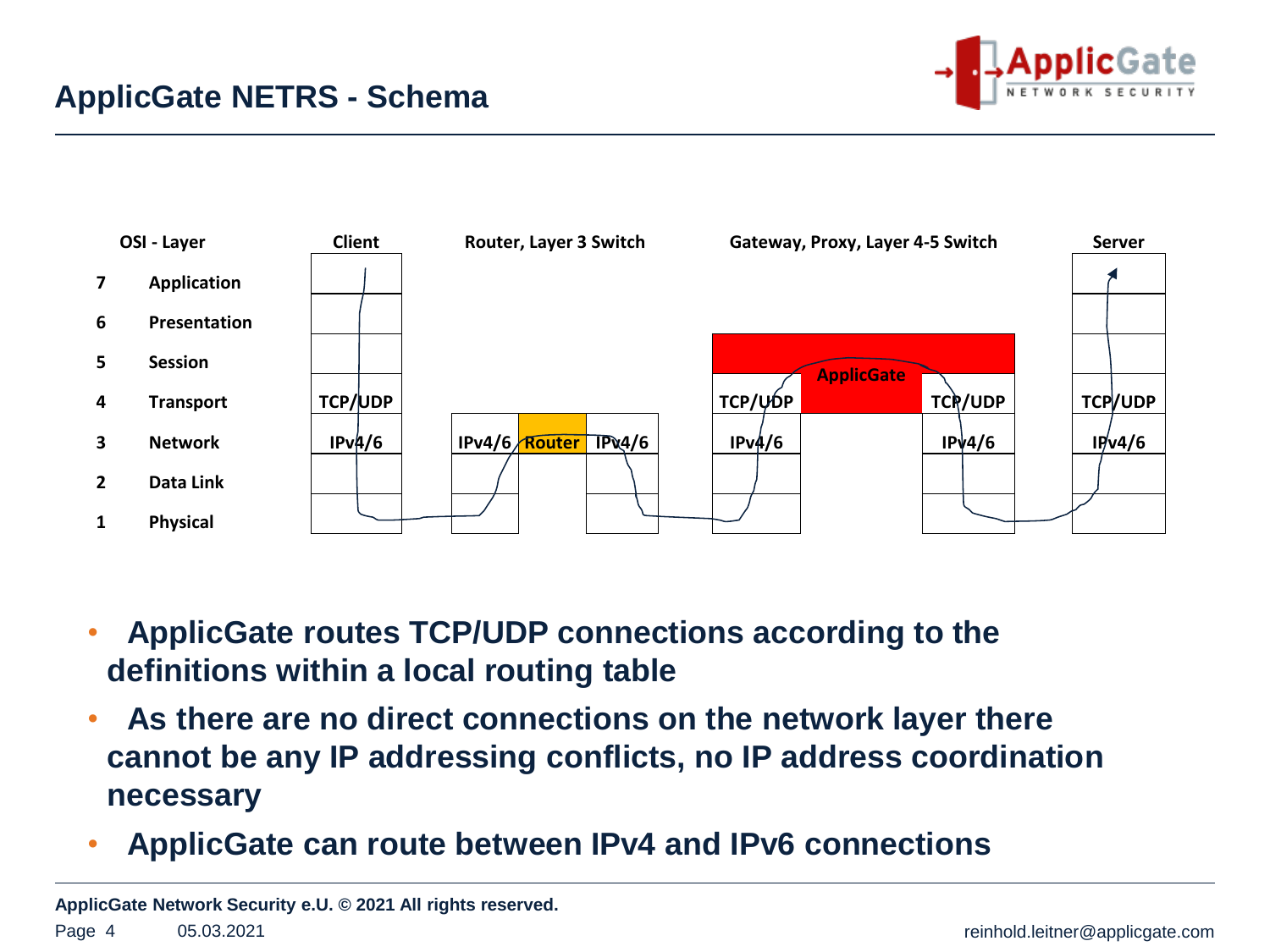

| <b>Field</b><br><b>Name</b> | <b>Description</b>                           | <b>Used for</b><br>routing<br>decision |
|-----------------------------|----------------------------------------------|----------------------------------------|
| <b>SourcelP</b>             | allowed source (optional)                    | yes                                    |
| GatewaylP                   | listening address (IPv4 or IPv6)             | yes                                    |
| GatewayPort                 | listening ports (UDP or TCP)                 | yes                                    |
| Gateway IP2                 | local IP for outgoing connections (optional) | no                                     |
| <b>DestinationIP</b>        | DNS name or IPv4/6 address of destination    | no                                     |
| <b>DestinationPort</b>      | Port of destination (UDP or TCP)             | no                                     |
| <b>Expiration</b>           | Date/Time when the entry expires (optional)  | yes                                    |

- **Routing table entries are searched from top to bottom. The first matching entry will be processed.**
- **Incoming connections to GatewayIP:GatewayPort are forwarded to DestinationIP:DestinationPort using the local address GatewayIP2 (if specified).**
- **Protocol specific processing and various other functions are defined by keywords in the additional field "Type".**

**ApplicGate Network Security e.U. © 2021 All rights reserved.**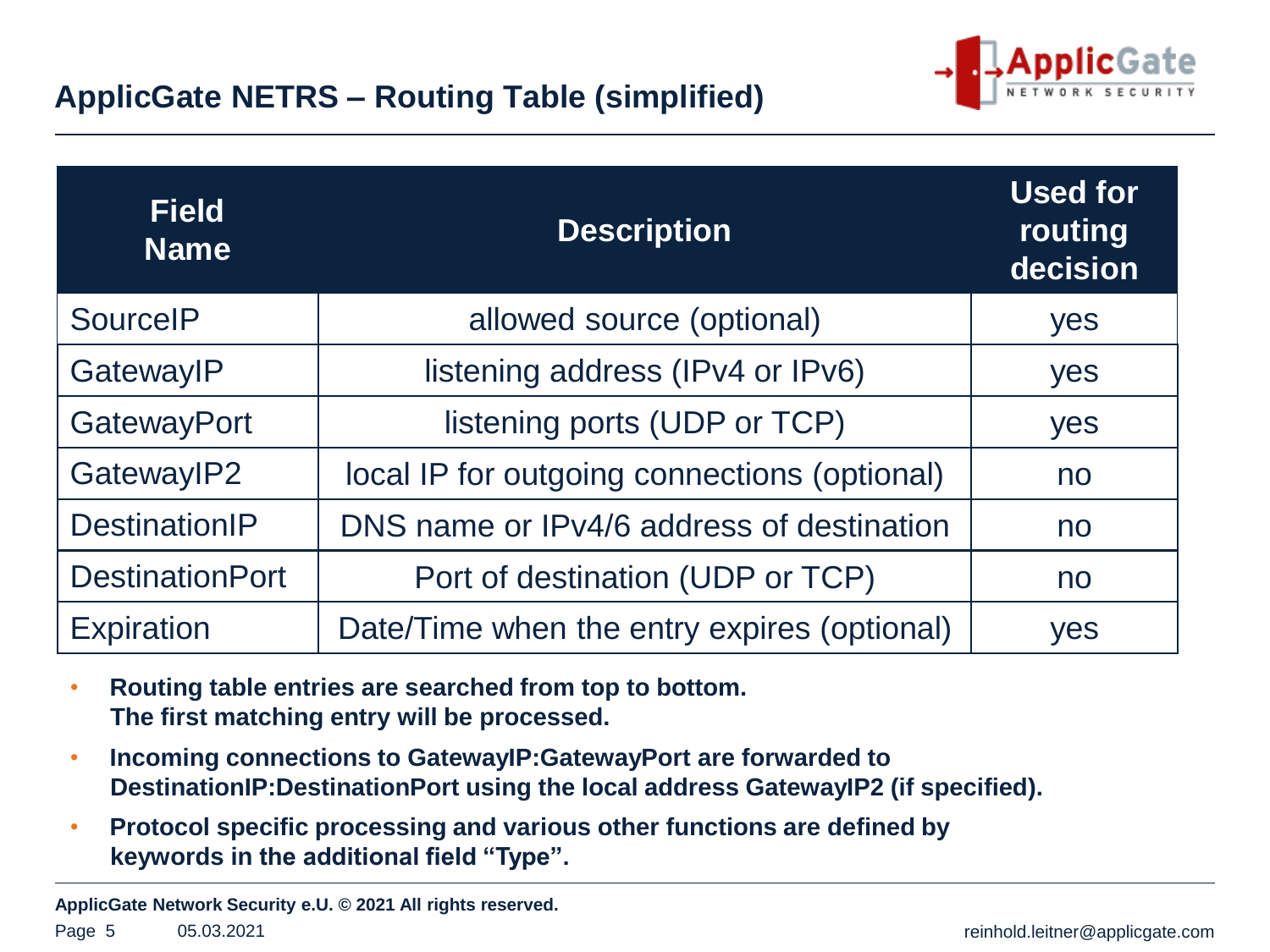

# **ApplicGate NETRS – Network Segmentation**



- **Network Routing is turned off in Windows/Linux**
- **Routing is based on the ApplicGate routing table**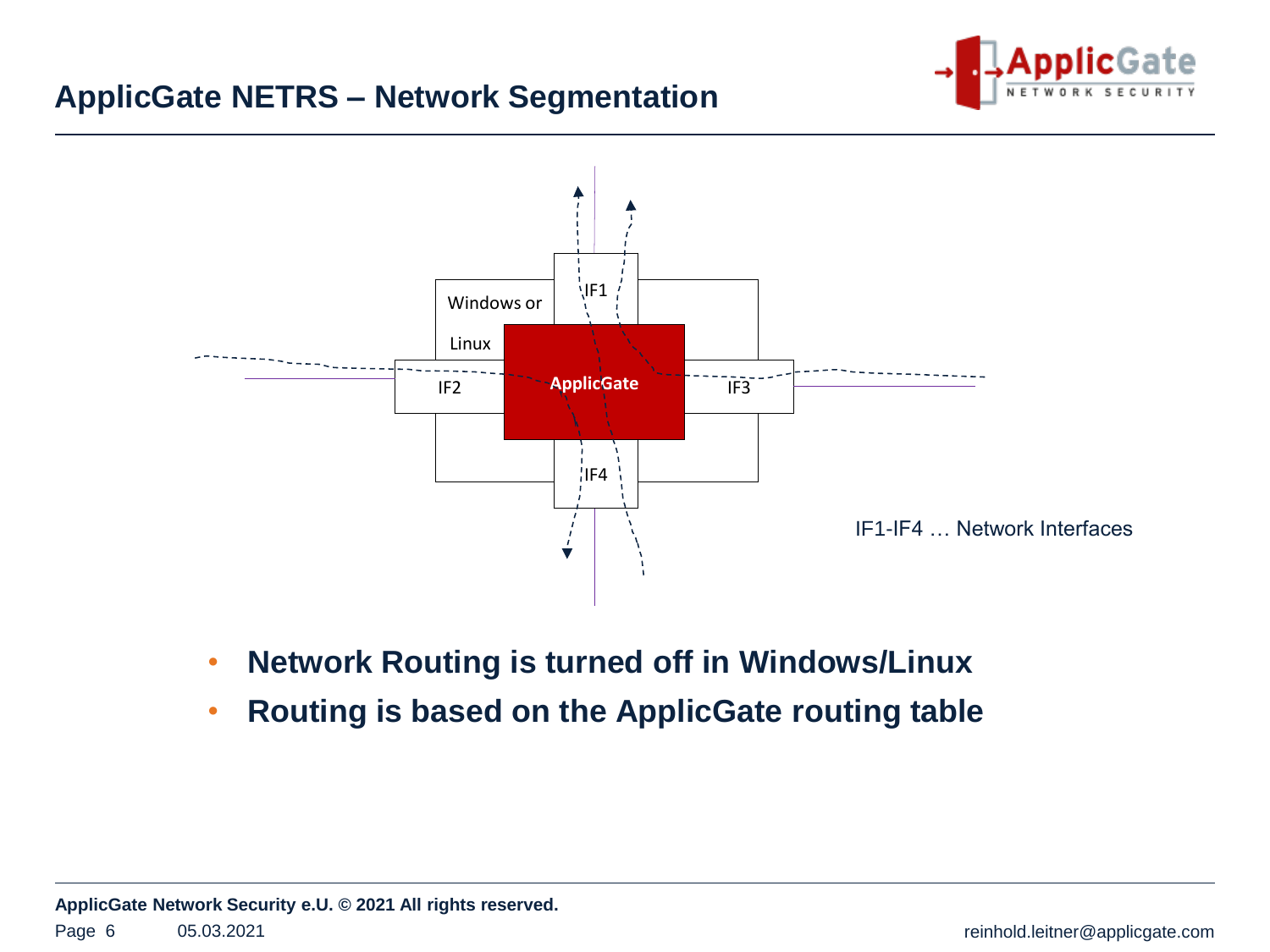



- **Network Routing is turned off in Windows/Linux**
- **Routing is based on the ApplicGate routing table**
- **The networks A and B may have the same IP addresses**
- **A user in network A connects to a local IP addresses of ApplicGate A that sends the data via an Internet TCP link to ApplicGate B. Optional: This link can be TLS encrypted with client authentication, (license WEBAUTH required).**
- **If ApplicGate B is configured as a proxy (license WEBAUTH required) any local IP Address in network B is reachable via one routing entry at ApplicGate B because ApplicGate A sends a CONNECT string.**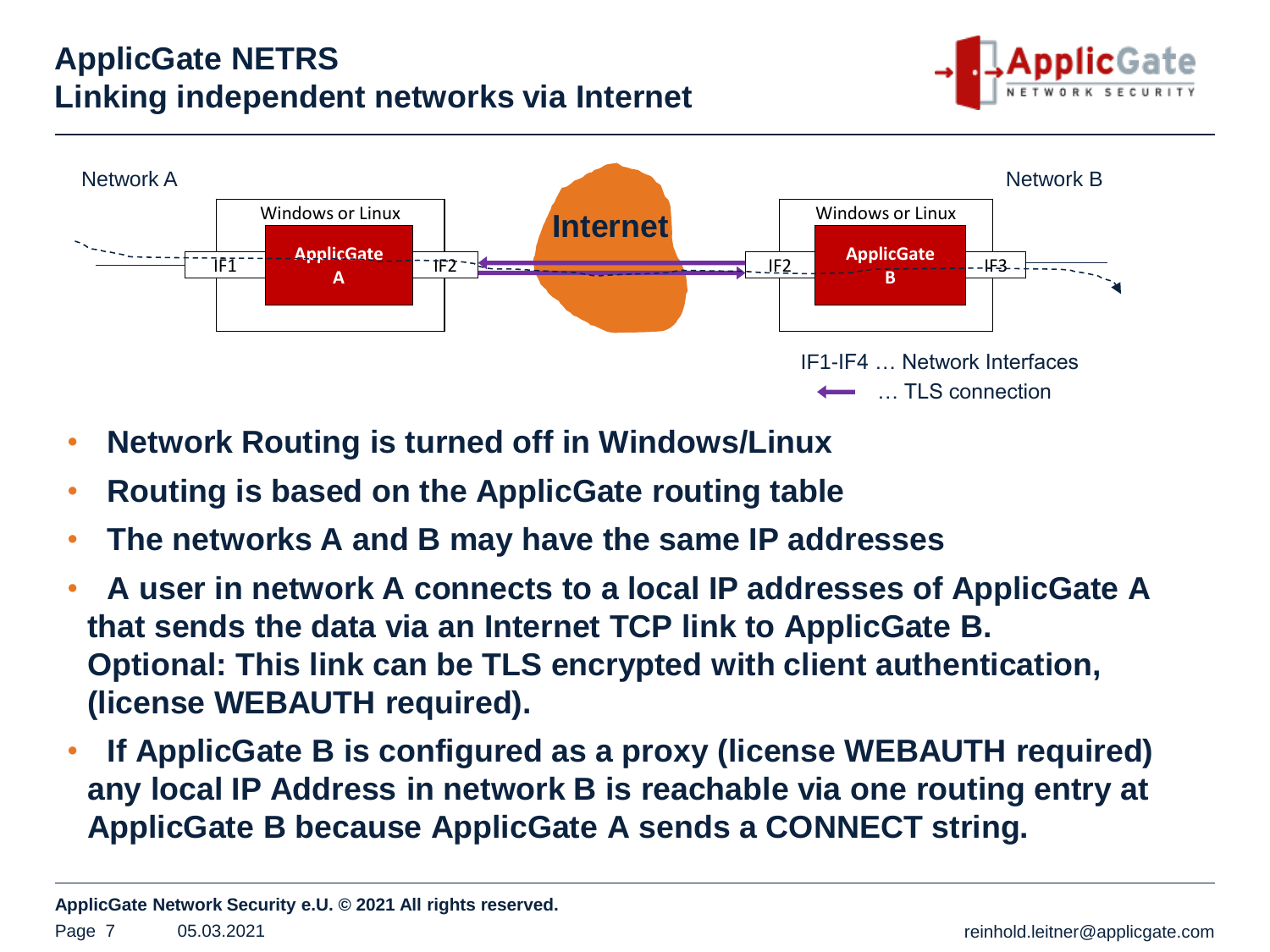# **ApplicGate NETRS Linking independent networks via Internet - Example**





#### • **A user at 192.168.1.3 in network A wants to establish an RDP session to 192.168.1.3 in network B:** The user issues the command "mstsc /v:192.168.1.2:3390"

ApplicGate A accepts the connection, connects to 12.1.2.3, identifies itself using the client certificate A.cer (that is a reference to the certificate store) via the TLS session and sends the CONNECT string AppliGate B builds a TLS session using the certificate B.cer, requests a client certificate, checks the email address, receives the CONNECT string and connects to the target 192.168.1.3 After connection setup there is a full-duplex TCP session between computer 192.168.1.3 in network A and computer 192.168.1.3 in network B.

• **Note:** For the optional TLS encryption, authentication and proxy function the license WEBAUTH is required!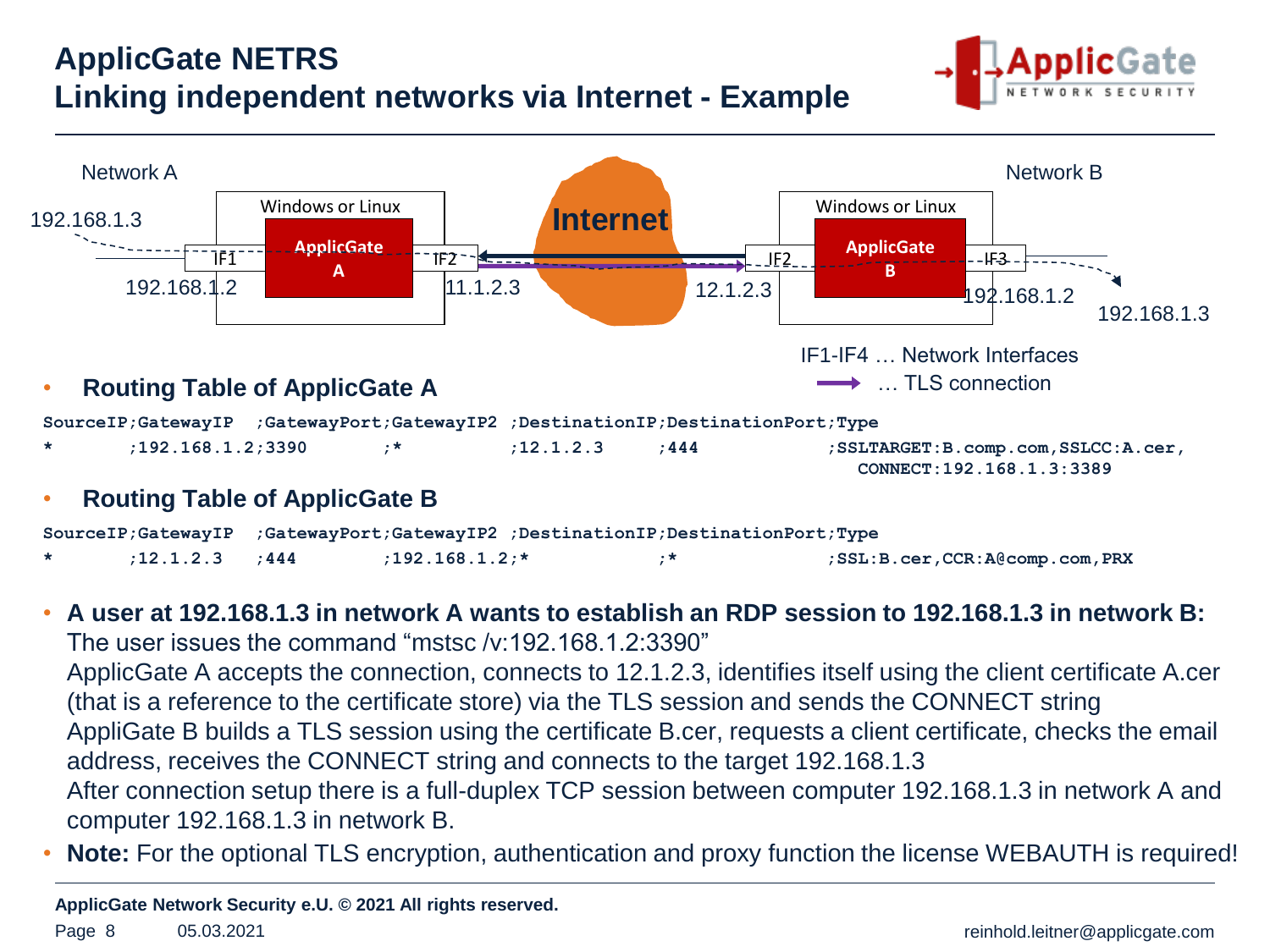# **ApplicGate NETRS and WEBAUTH Access Control and Advanced Routing**



| Logon to RSP                        | Connect to ApplicGate by a web browser.<br>$\blacksquare$<br>Use soft certificate, smartcard or one-time password (OTP) for<br>$\blacksquare$<br>authentication.<br>Then routing entries with matching email address in SourcelP<br>п.<br>are accessible. |
|-------------------------------------|-----------------------------------------------------------------------------------------------------------------------------------------------------------------------------------------------------------------------------------------------------------|
| <b>Client</b><br><b>Certificate</b> | • A TLS connection is accepted only if the client has an<br>appropriate certificate.<br>An incoming TLS session is forwarded dependent on the client<br>$\blacksquare$<br>certificate                                                                     |
|                                     |                                                                                                                                                                                                                                                           |

**Reverse Proxy <b>Routing based on the http header Host** 

**Note:** For logon, TLS client certificate and proxy support the license WEBAUTH is required!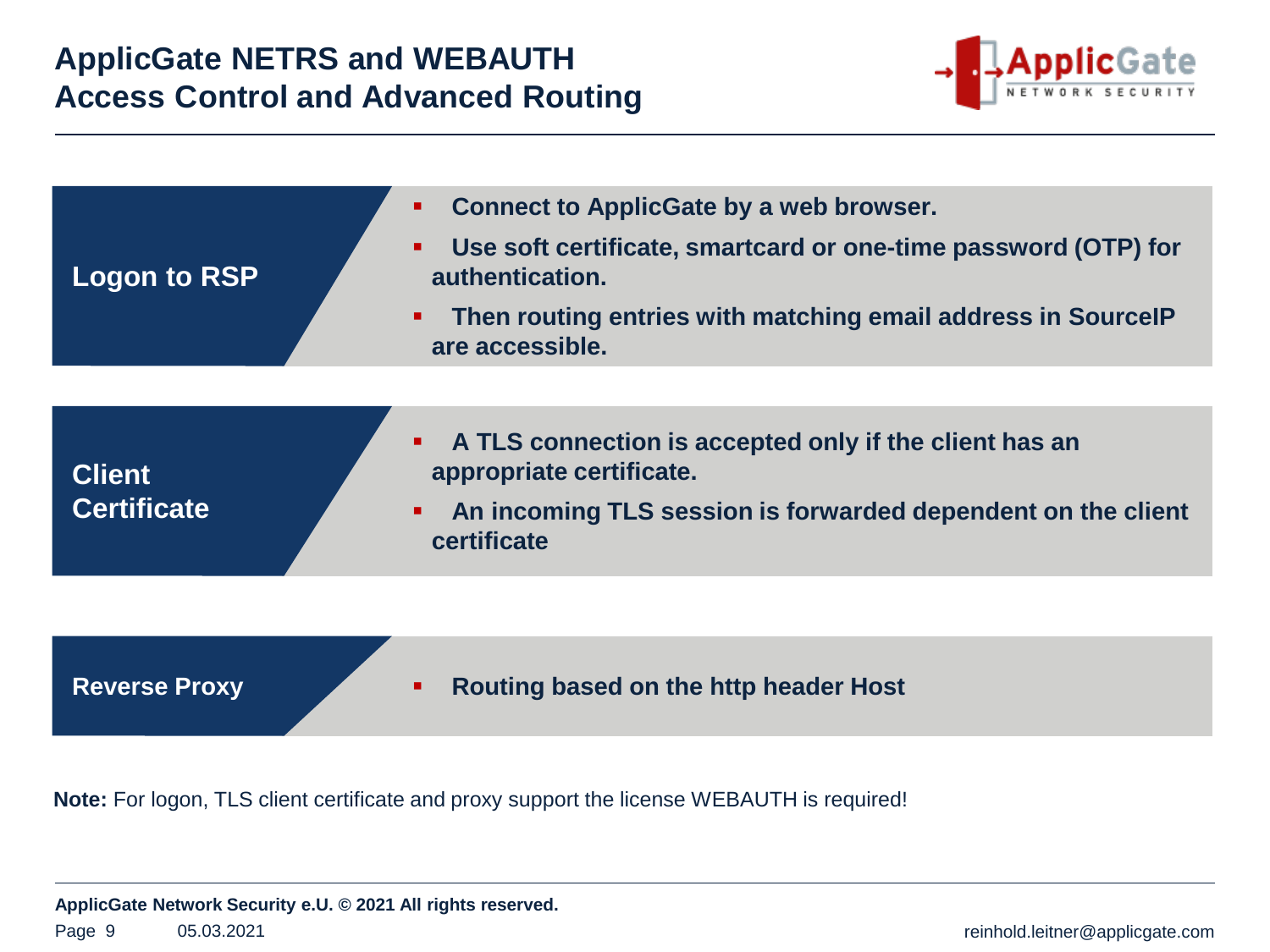

- **Can dynamic IP address for the Internet be used for configurations like the example "Linking independent networks via Internet" above?** We need at least one fixed IP address, the second may by dynamic. In that case the site with the dynamic IP address has to open a "command" session that is used if the site with the fixed IP address wants to connect to the site with the dynamic address (license RSP is required).
- **Is there a restriction of number of interfaces and/or IP addresses used by ApplicGate?**

No. Hint: Loopback Adapter can be used.

• **What about redundancy and high availability?** Application Gateways can be configured as hot-standby (license HOT-STANDBY is required). Two Destination addresses can be configured: If the connection to the first address fails, an attempt to connect to the secondary address will be made.